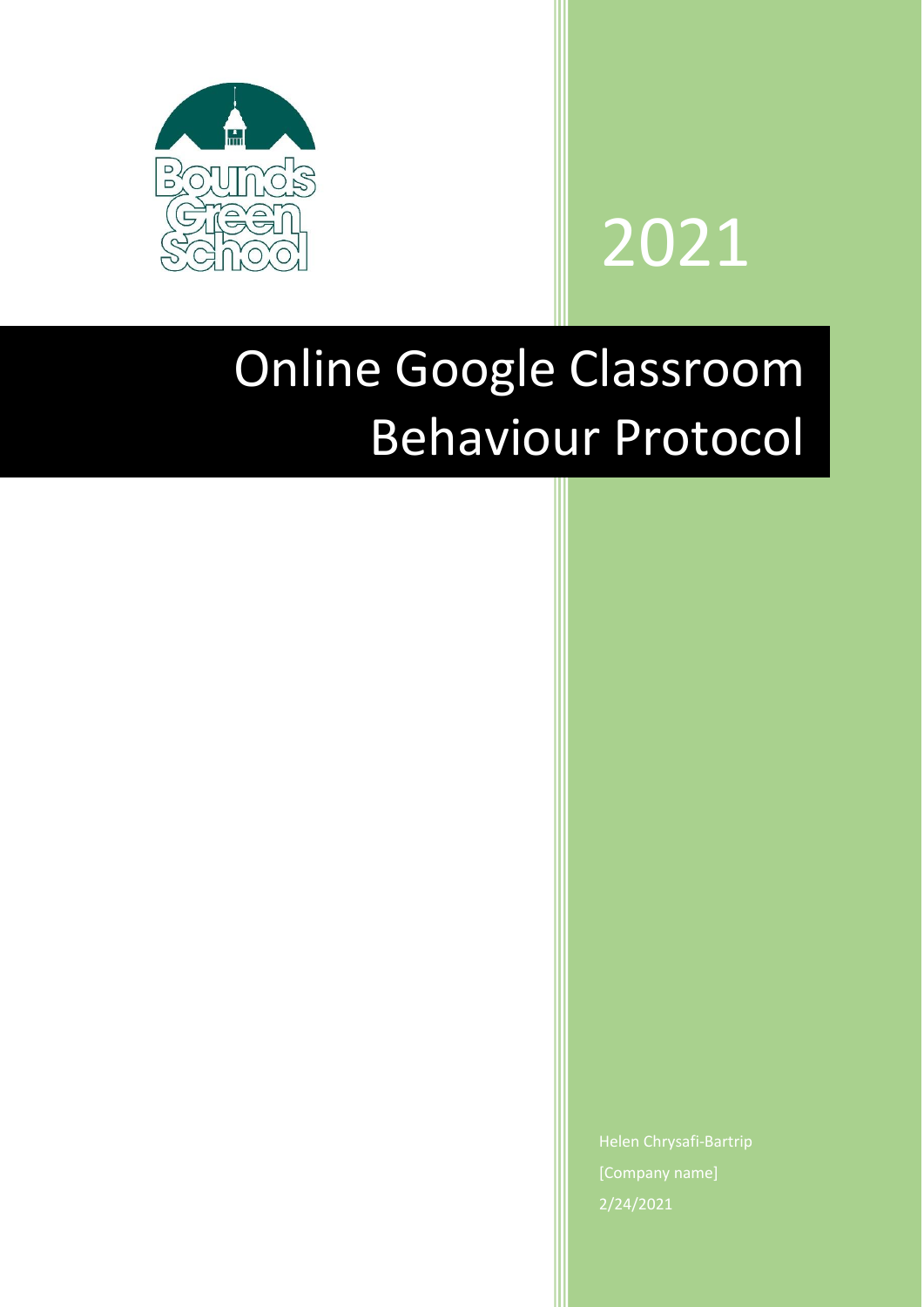



We use Google Meets to allow teachers and staff to make contact with pupils, share information and conduct meetings.

#### The **purpose** of Google Meet calls may include:

- regular face to face contact with as many children as possible in the class
- allowing teachers to share learning overviews with children
- checking in on children's learning and/or wellbeing
- show and share learning with the class and celebrate achievements during the week
- helping children with new learning
- opportunities for teachers/school adults to share stories, answer questions, lead debates and lead very short teaching sessions e.g. phonic sounds, or to explain some tasks in more detail. **PLEASE NOTE: These sessions are for children, not adults/parents**.

When your child is accepted into a video chat by their teacher there are certain guidelines we all must follow.

#### **We expect parent/carers to:**

l

- take ultimate responsibility to make sure students not only attend, but follow the correct protocols when online Google Meetings are scheduled with teachers.
- help their child set up and access Google Classroom using child's user name only. Please use the link posted in your child's Google Classroom for the Meet sessions
- make sure that their child is ready 5 minutes before the advertised start of the meeting, to ensure that their child enters on time and does not delay the meeting or become not locked out
- ensure their child is appropriately dressed for meetings
- ensure other family members are out of camera shot and do not contribute to the video call
- discuss with their child the appropriate way to behave in the meeting in the same way as if they were in school with the member of staff. If a child is behaving inappropriately, the school may need to suspend their school google account temporarily
- DO NOT record or film the session on another device. This is a safeguarding and potentially a GDPR issue

#### **We expect teachers:**

- to lead each Google Meet session
- not to allow attendees to join before the host
- to keep a list of attendees
- to send the link rather than an invite so the pupils can't join until the teacher joins and the teacher has to let everyone in.
- to ensure that attendees are muted as they join the meeting.
- to display the rules on the screen at the start of the meeting so that expectations are clear
- to ensure no one else is on view on their the camera, and to wear suitable and appropriate clothing.
- to take responsibility for removing a student from a Google Meet if their behaviour is not in line with the school behaviour expectations and Safeguarding Policy
- only to hold meetings with a manageable amount of children and during the school day.
- to only admit children who use their own Google Classroom username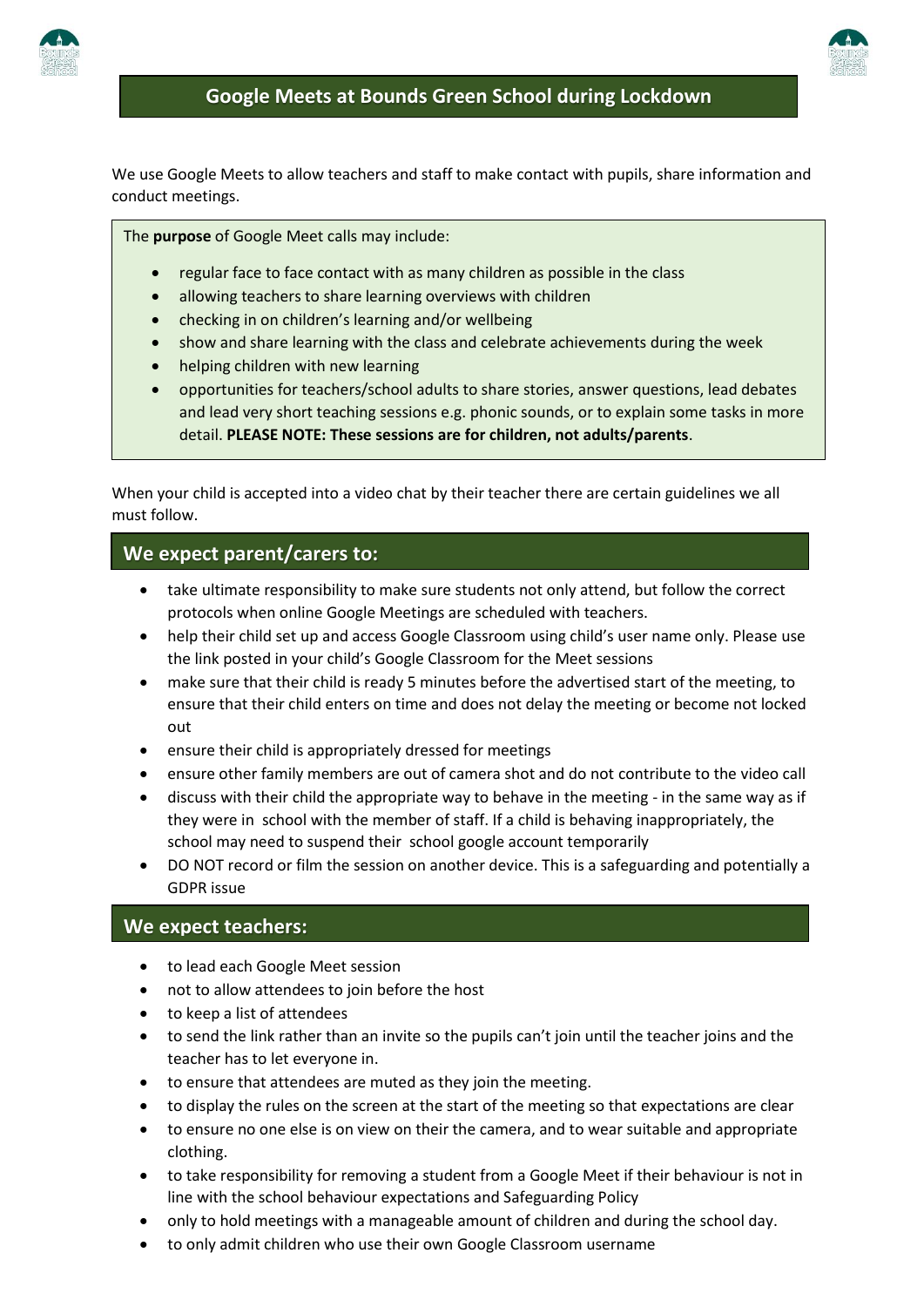



### **We expect children to:**

- stay on mute until they are invited to speak by the teacher.
- not take part in visible chat and send messages to each other whilst the teacher is teaching
- only share screen content, if the teacher has agreed. They should not annotate over documents that are shared.
- wear suitable clothing, as should anyone else in the home.
- find a suitable quiet environment, in a shared part of the house i.e. preferably not in the bedroom and definitely not in the bathroom; and the background should be blurred if possible and if not should be appropriate.
- always keep their language and interaction appropriate, as they would in face to face conversations, whether with teachers or their peers including family members in the background
- attend all teacher- scheduled Meets unless the teacher has been previously notified.
- ALWAYS make sure they leave the Meet. Always double check and get in the habit of logging out and closing their laptop when not in use, to prevent the camera from working regardless.
- not to record or capture content from the video call.

We also expect our children to be SAFE, RESPECTFUL and RESPONSIBLE (see poster attached)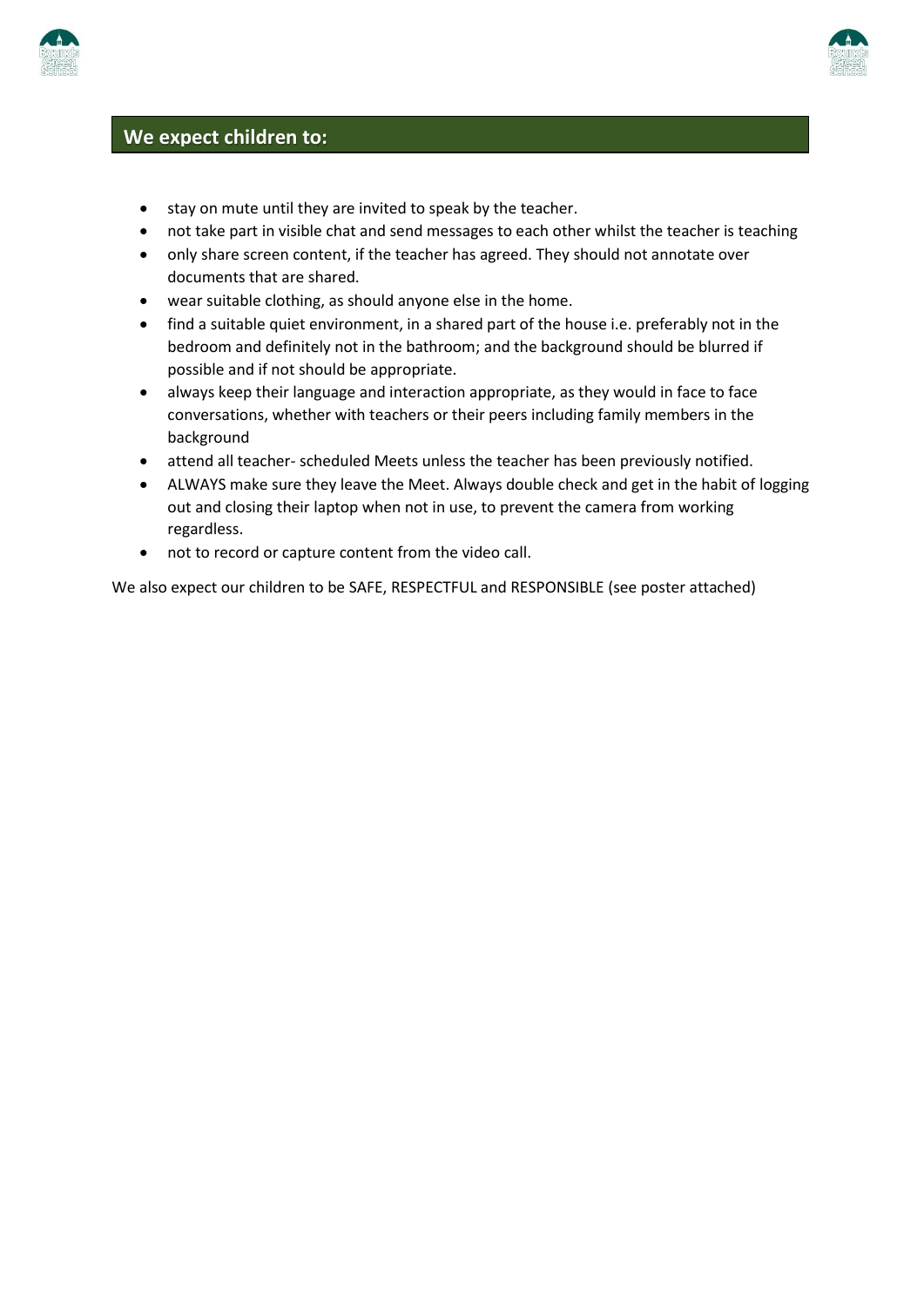



### **GOOGLE MEET – GUIDANCE AND SUPPORT FOR PARENTS /CARERS**

- $\triangleright$  Please let your children have some privacy. They need to be able to participate without worrying about you overhearing them, so let them set up in a location that gives them some space
- $\triangleright$  Close all other tabs: video-conferencing uses a lot of machine power. It's a good idea to keep devices plugged into the mains power.
- $\ge$  Set expectations for how your child should behave on camera eg face the screen, mute when not speaking, unmute when asked to contribute, turn off the camera if you need to blow your nose etc…
- $\triangleright$  Children should behave appropriately when learning by video, just the same as if they were in class
- $\triangleright$  Help your child to assemble all necessary resources. They may need headphones, a microphone and paper and pencils to take notes. Look at your child's Google Classroom in advance to determine whether they need anything extra for their live video sessions
- $\triangleright$  Choose a neutral background: working from the bedroom is a little too intimate for a class setting. If they must, help them make out a space where they can have peace and quiet but that doesn't convey too many personal details
- $\ge$  Don't take devices into the bathroom: Just as with regular school, children should go to the bathroom before the lesson begins. If there is an emergency, make sure your child knows how to temporarily disable video and mute themselves and then turn everything on again
- $\geq$  Be respectful of others: As in class we expect our children to be patient and courteous to the teacher and to others. Please impress upon them that this is an unusual time for everyone, and appropriate behaviour should be maintained at all times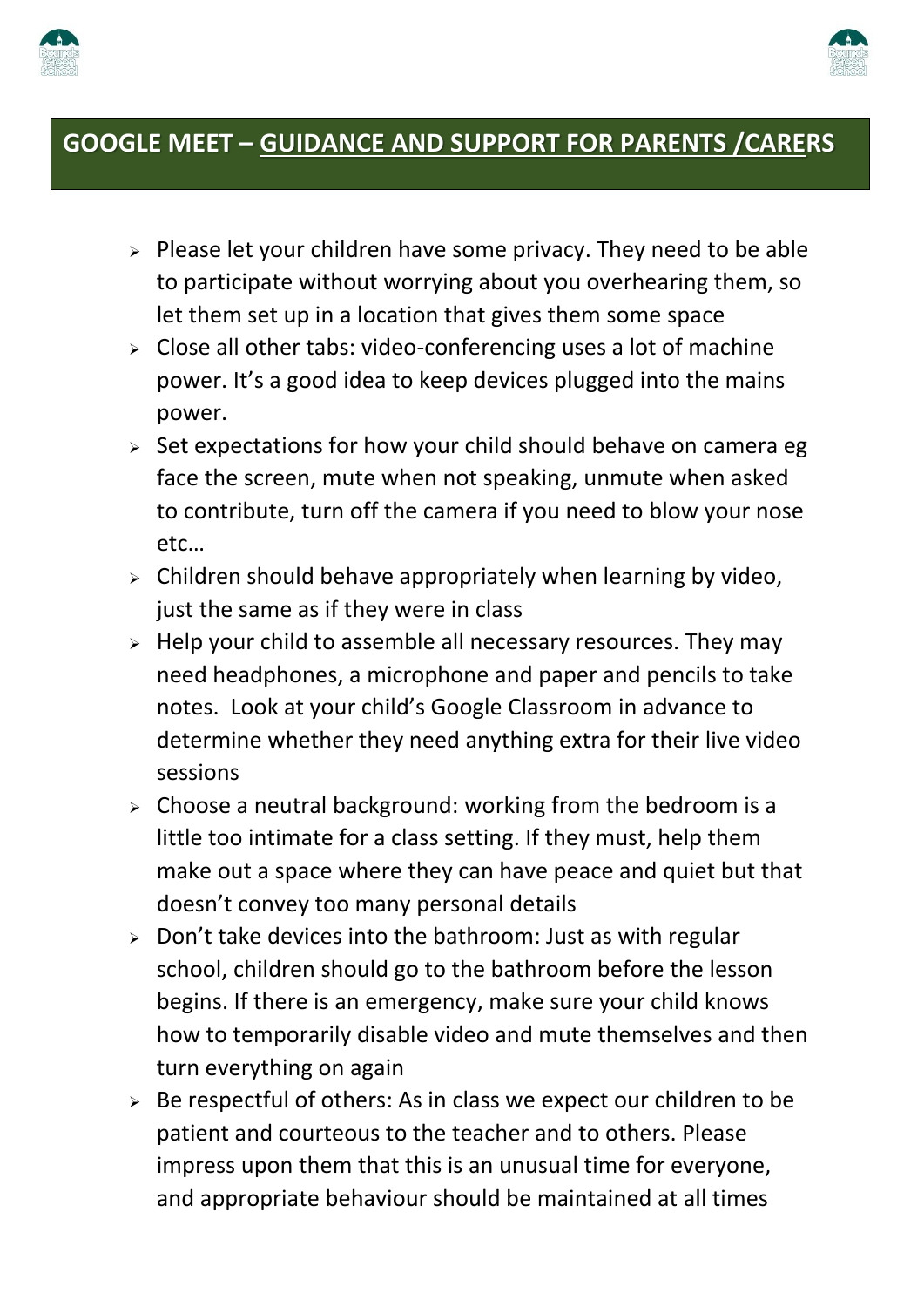



# **VIRTUAL LEARNING RULES**



SHHHI

## Turn on your camera and sound.

## Enter the virtual classroom quietly.



## **Mute yourself** until you raise your hand and your teacher calls on you.

Sit on your chair sensibly and look this way

## Stay in one place and face the camera.



Please do not eat during the meeting. Have your food/snack before you enter the Google Classroom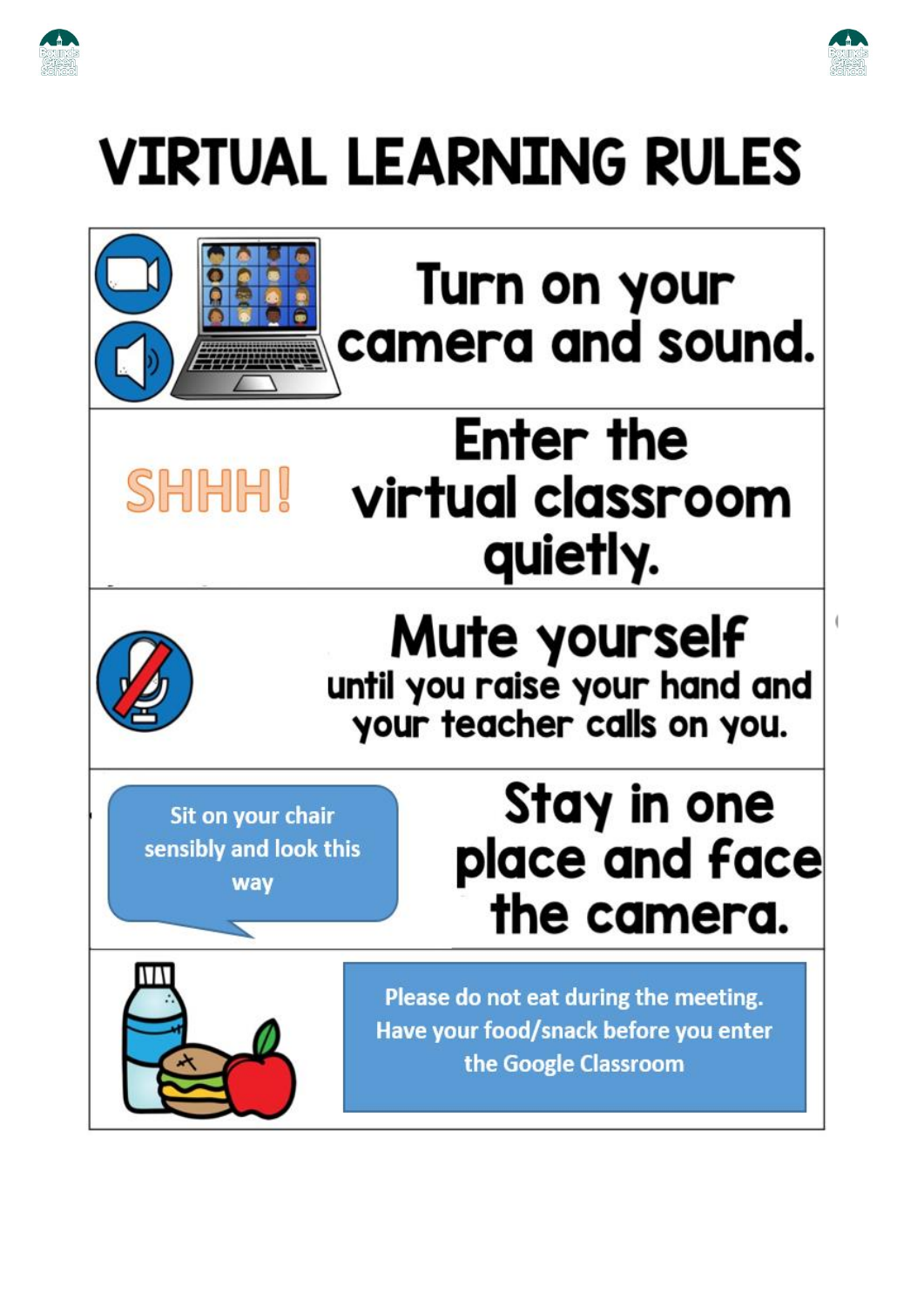



## **VIRTUAL LEARNING RULES**